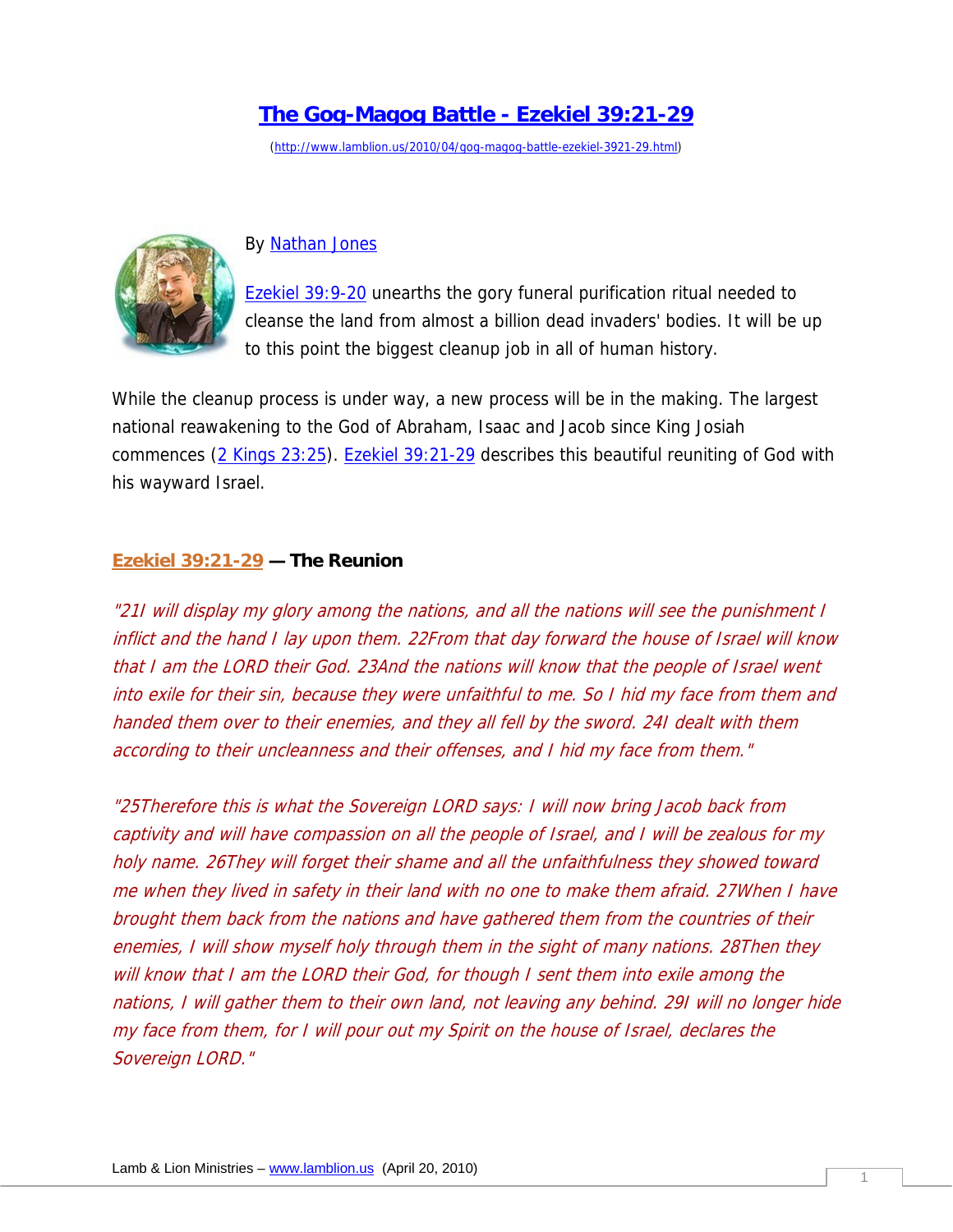The prophetic regathering of the Jews back to Israel that we see this very day will finally be completed because of God's miraculous victory over the Gog-Magog armies. Every Jew in the Diaspora after having been exiled since the fall of the Northern 10 tribes some 2,700 years ago will be compelled (whether willingly or by force) to immigrate to Israel, for as the Sovereign LORD says in verse 28, "not leaving any behind."



Today Israel lives primarily under secular humanist belief, though there is a small minority who are of the orthodox group. After witnessing the supernatural victory of God in the Gog-Magog Battle and having been saved from certain annihilation, the Jews as a people will again truly believe in Jehovah God and will worship Him again as one entity. They will worship God (though not yet His Son) in their newly built Third Temple, which the lack of pressure from the now dead invaders and with their newfound faith should bring about.

The Gentile world as well will have no choice but to admit that God exists, for that, too, is the outcome of God's victory. What the peoples of the world do with that newfound realization is a different matter altogether, for some will acknowledge God but not turn to Him.

God's return and reunification with His lost branch of children will reshape the world spiritually. It will usher in a new day of personal accountability for all of mankind. And, it will set the stage fully for what comes next.

To God be the glory!